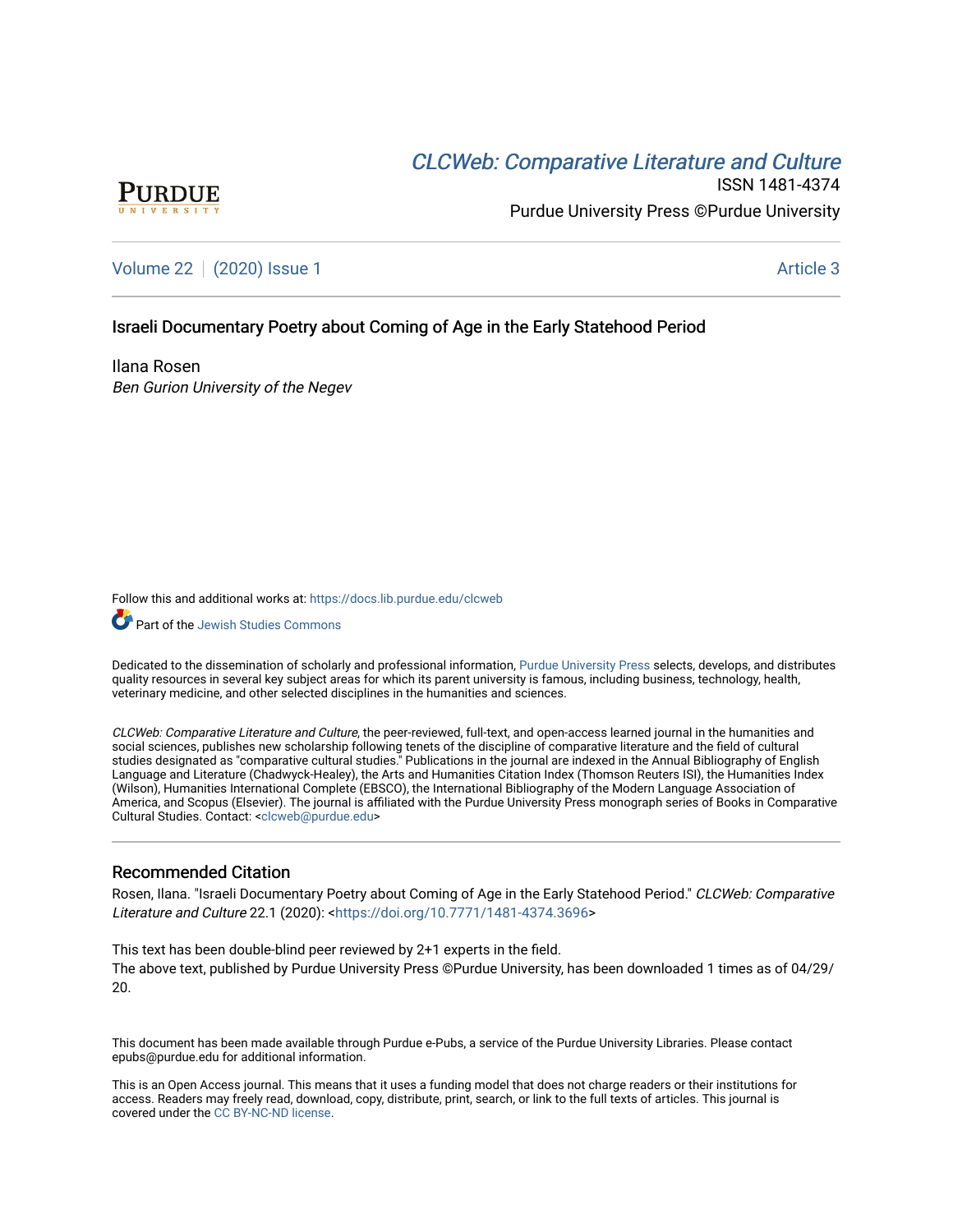**PURDUE** UNIVERSITY PRESS <[http://www.thepress.purdue.edu>](http://www.thepress.purdue.edu/)

# *CLCWeb: Comparative Literature and Culture*

ISSN 1481-4374 [<http://docs.lib.purdue.edu/clcweb>](http://docs.lib.purdue.edu/clcweb) Purdue University Press **©**Purdue University

*CLCWeb: Comparative Literature and Culture*, the peer-reviewed, full-text, and open-access learned journal in the humanities and social sciences, publishes new scholarship following tenets of the discipline of comparative literature and the field of cultural studies designated as "comparative cultural studies." In addition to the publication of articles, the journal publishes review articles of scholarly books and publishes research material in its *Library Series.* Publications in the journal are indexed in the Annual Bibliography of English Language and Literature (Chadwyck-Healey), the Arts and Humanities Citation Index (Thomson Reuters ISI), the Humanities Index (Wilson), Humanities International Complete (EBSCO), the International Bibliography of the Modern Language Association of America, and Scopus (Elsevier). The journal is affiliated with the Purdue University Press monograph series of Books in Comparative Cultural Studies. Contact: [<clcweb@purdue.edu>](mailto:clcweb@purdue.edu)

### **Volume 22 Issue 1 (March 2020) Article 3 Ilana Rosen,**

**"Israeli Documentary Poetry about Coming of Age During the Early Statehood Period"**

<http://docs.lib.purdue.edu/clcweb/vol22/iss1/3>

Contents of *CLCWeb: Comparative Literature and Culture* **22.1 (2020)** Special Issue *Poetry in Israel: Forging Identity*. **Ed. Chanita Goodblatt** [<http://docs.lib.purdue.edu/clcweb/vol22/iss1/>](http://docs.lib.purdue.edu/clcweb/vol22/iss1/)

**Abstract**: This article introduces the genre of documentary poetry written by Israeli poets who came of age during the first two decades of the state (1950s-1960s) and who recount their experiences of that period. These poets were either immigrant children or native Israelis born to immigrants who had arrived in the new country from the four corners of the earth. The generic context of Israeli documentary poetry is the inclusive genre of documentary literature, referring to non-fictional writing whose authors or heroes wish to recount their experiences of major events that engulfed, affected and changed the lives of many. In the present article I present and analyze six poems written, respectively, by poets Malka Natanson, Lea Aini, Bracha Rosenfeld, Amira Hass, Peretz-Dror Banai and Vicki Shiran. These poems are organized into three pairs dealing with these themes: memories of the Holocaust as preserved and reshaped by two daughters of survivors; the life of displacement in Israeli *maabarot* or transit camps; and the contrast between diaspora life and life within multicultural Israel.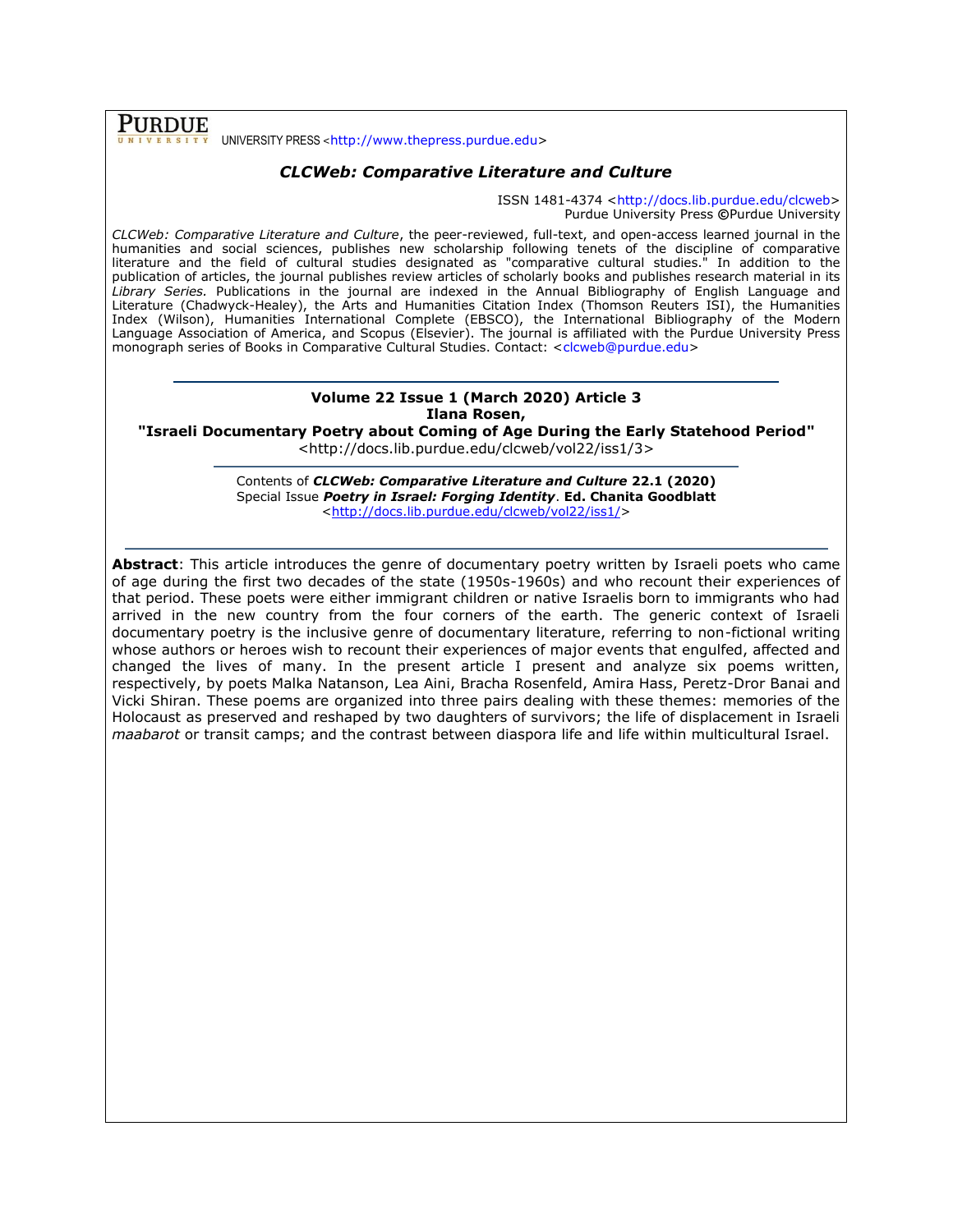Ilana Rosen, "Israeli Documentary Poetry about Coming of Age During the Early Statehood Period" page 2 of 13 *CLCWeb: Comparative Literature and Culture* 22.1 (2020): <http://docs.lib.purdue.edu/clcweb/vol22/iss1/3> Special Issue *Poetry in Israel: Forging Identity*. Ed. Chanita Goodblatt

#### **Ilana ROSEN**

#### **Israeli Documentary Poetry about Coming of Age During the Early Statehood Period**

This article introduces the genre of documentary poetry written by Israeli poets who came of age during the first two decades of the state (1950s-1960s) and who recount their experiences of that period. These poets were either immigrant children or native Israelis born to immigrants who had arrived in the new country from the four corners of the earth. Earlier Israeli social and cultural research tended to examine Israeli society in terms of central dual divisions, such as veterans and newcomers (although most of the so-called veterans of that time were themselves refugees who had escaped anti-Semitism and Nazism in the mid-1930s). Another such sweeping distinction was European as opposed to Asian and North-African Jews—also termed Ashkenazim as opposed to Mizrahim (or Oriental)—which was prevalently seen as a dichotomy between those who were secular, modern, educated and affluent, and those who were religious, traditional, uneducated and poor. Inevitably, these distinctions overlooked inner variations and intersections between and within these two large groups and—beyond all divisions and differences—their shared experiences as belonging to the same generation of immigrants forced to start from scratch in an altogether new setting (Kimmerling).

In more recent Israeli research, the concepts of generations and generational experiences as coined and developed by Karl Manneheim and his followers (Manneheim; Pilcher) are gathering force whether as a topic of study unto itself (as in Hanna Herzog's innovative sociological work), or as an approach to studying a specific period through the experiences and memories of age groups acting in it or formed by it. This latter approach is evident in historian Hanna Yablonka's powerful book *Yeladim beseder gamur* (Children by the Book), which focuses on the history of the first generation of native Israelis born between 1948 and 1955, as well as in my own analysis of documentary prose works of veterans of the Israeli south during the formation of the State of Israel in the mid twentieth-century (Rosen, *Ḥalutsim*). In the present essay, I continue to transcend borders of ethnic origin (which in the Israeli case means country or region of origin such as Eastern Europe, North Africa, Arabian Peninsula) in favor of discovering meeting points and highlighting similarities among comparable formative experiences undergone by many immigrants of that time and their children.

The generic context of Israeli documentary poetry is the inclusive genre of documentary literature, referring to non-fictional writing whose authors or heroes wish to recount their experiences of central events that engulfed, affected and changed the lives of many. Consequently, both documentary literature and the scholarship about it can be said to exist in between history and literature. Two major genres of documentary literature are those of documentary prose and documentary poetry. Documentary prose includes a variety of genres: biographies; autobiographies encompassing the entire lives of the authors; memoirs focusing on distinct parts of the authors' lives; short works, such as notes or sketches; as well as letters, organizational protocols, and recipe books that include auto/biographic or ego materials. Somewhat less known is the genre of documentary poetry, which similarly focuses on the personal processing and reshaping of fateful historical and socio-cultural events. This poetic genre should be distinguished from two other genres of poetry that focus on such events and on their effect on the individual and the community. On the one hand, unlike political or protest poetry, which responds to such events while attempting to represent a collective consciousness or sensibility (for example, war poetry speaking in the name of bereaved parents), documentary poetry primarily expresses individual voices and only secondarily—and that also with varying degrees of explicitness and amplification—a collective voice (Des Pres; Oppenheimer; Orr; Warr; Yu). On the other hand, unlike autobiographical or confessional poetry, which often deals with private or nuclear-family spheres (Springfield; Glaser), documentary poetry focuses on larger groups such as the poet's extended family or ethnic or origin-country group, or on groups sharing a similar past like Holocaust survivors and their offspring.

Readers of poetry usually do not expect poetry to be documentary because they are accustomed to conceiving of poetry as a predominantly lyrical form transmitting the perceptions of the poet about nature, love, faith, philosophy; and when it does refer to real life experiences, they expect that these experiences be distilled from their strictly realistic and historical dimensions. This expectation is overturned when we confront poetry responding to war and strife, calamity and poverty, oppression and abuse. Accordingly, in the last three decades researchers worldwide have come to view poems responding to real life or historical events as a subgenre termed "poetry of witness." This poetry relates to both first-person experiences and onlookers' reports or impressions, written by both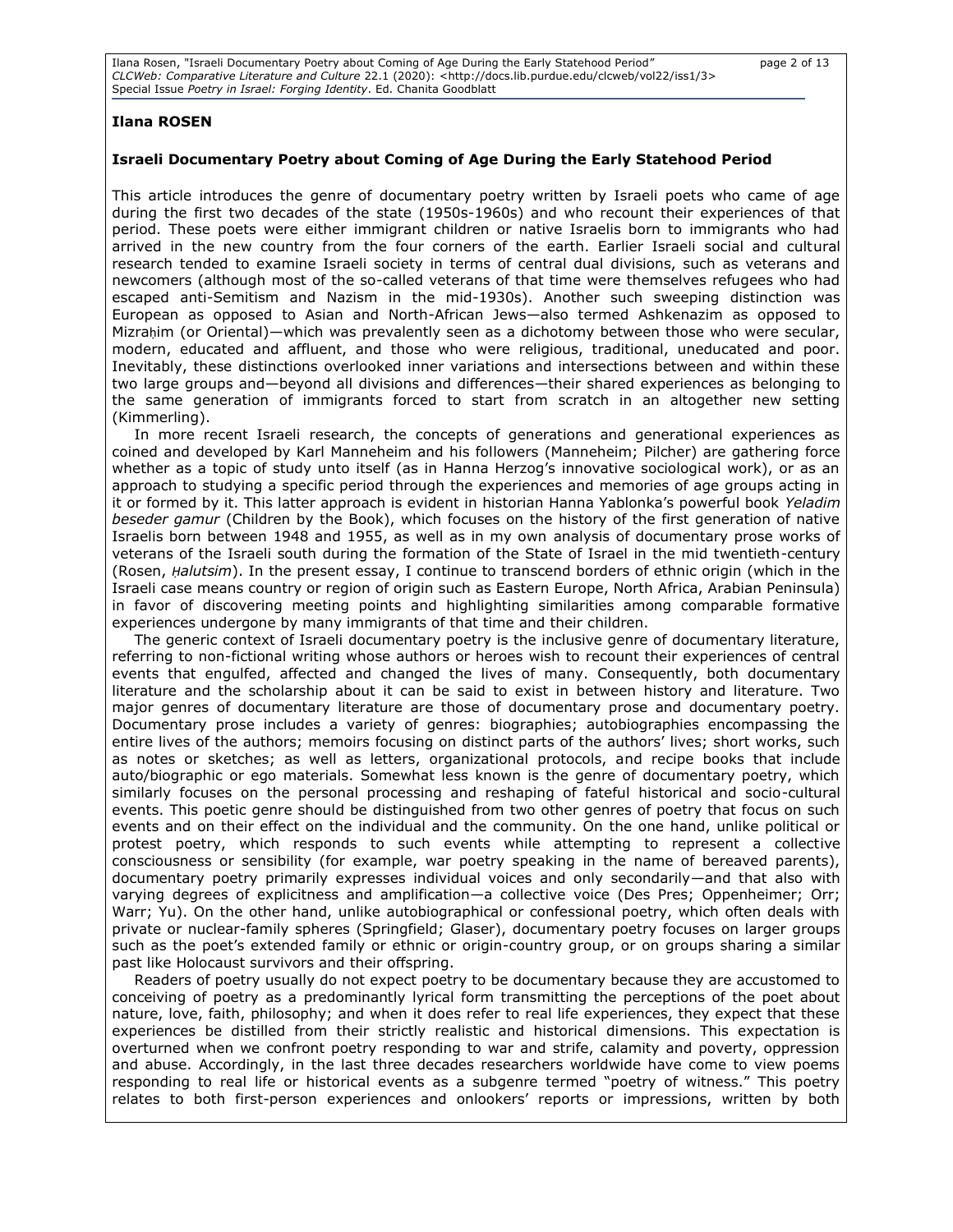Ilana Rosen, "Israeli Documentary Poetry about Coming of Age During the Early Statehood Period" page 3 of 13 *CLCWeb: Comparative Literature and Culture* 22.1 (2020): <http://docs.lib.purdue.edu/clcweb/vol22/iss1/3> Special Issue *Poetry in Israel: Forging Identity*. Ed. Chanita Goodblatt

renowned poets and anonymous or non-professional authors, and much of this poetry is presently available in several widely-known anthologies (Forché, *Against*; Forché and Wu; Herzog, A.; Majmudar; Seyhan).

My discussion of the Israeli case or branch of poetry of witness proposes instead the term "documentary poetry," which positions this corpus within the more expansive genre of documentary literature. In addition, for Israeli readers the term "witness" invariably connotes the Holocaust, whereas the present study attends to a whole range of personal experiences related to Israeli and Jewish history. To illustrate this wide range, in the late 1990s, two Israeli poets, Oded Peled and Sami Shalom Chetrit, each produced an anthology of poetry depicting the experiences and claims of two large Israeli groups within the generation of those who grew up during the state's first two decades: children of Holocaust survivors (mostly but not only Ashkenazim) and people from Oriental countries (Mizraḥim). Taken together, these two groups comprise a significant and highly influential segment of contemporary Israeli society. What is more, their poetry depicts not only their family or ethnic-group impressions and memories, but also their views of themselves and of Israeli society at large in the light (or in the shadow) of their past and heritage (Peled; Chetrit).

Current international research on documentary poetry, for example Anthony Rowland in his *Poetry as Testimony*, sees it as both an act of bearing witness to historical events and a gesture of opposing "adequate historical narrative[s]" that hardly allow any expression to those touched by the history in question (Rowland 16). Moreover, Carolyn Forché—both a poet and a scholar of poetry—contends that poetry of witness turns its readers into witnesses as well (Forché, "Reading;" repr. in Forché and Wu 17-26). Dale Tracy, author of *With the Witness*, offers a slight yet meaningful change of the first syllable of the word "*wit*ness" to "*with*ness" in order to stress the readers' contact with the poem, rather than their possible empathy with the poet (Tracy 17). Accordingly, in her book Tracy analyses poems by both known and unknown poets, as for her the poems are the actual transmitters of their messages, regardless of the poets' renown.

As a result of my own wide-ranging search through works of Israeli poets belonging to the generation under consideration, I have formulated the following five criteria for defining contemporary Israeli documentary poetry. First, it has to be moving and compelling poetry published by important presses. There are certainly collections of poetry whose value lies in the original, powerful experiences undergone by their authors rather than in the quality of the poems; such is the case of the poetry of many Holocaust survivors, for example in Shmuel Rafael Vivante's *Un Grito en el Silencio* (A Cry in the Silence). This article, however, focuses on works that are simultaneously both documentary and distinctly poetic. Second, notwithstanding its personal nature and poetic quality, documentary poetry alludes directly rather than symbolically to historical events, thus enabling the reader to understand its relation to history (as we do with prose documentary genres such as memoirs). An example of this is the very mention of *maabara* (pl. *maabarot*), a unique Hebrew word meaning pass/age, which relates to the Israeli immigrant transit-camps of the early-to-mid 1950s, in which some of the poets I surveyed lived as children. Third, in these poems the persona or poetic speaker is intentionally identical or easily identifiable with the actual poet, who accepts and even embraces such identification. This is in consequence of the poet's desire to bear witness no less than to exemplify artistry. The poets may even feature themselves in their poems by their real names, and so in documentary poetry the poet is often inseparable from the persona or poetic speaker. Fourth, Israeli documentary poetry is not only declaratively first-person but is also often communal or ethnic in the sense of country of origin or in that of a shared experience such as persecution or immigration. Fifth and last, when familial, this poetry might depict both nuclear and larger families, both present and past generations, sometimes even extending to the poet's forefathers and foremothers.

Having established these criteria for defining my project's poetic corpus, I have discerned five central and recurring themes in it. These are: memories of the Holocaust and portraits of Israeli Holocaust survivors; the journey from the old country to the newly-founded State of Israel, sometimes including life in transit locations; Diaspora Jewish existence contrasted with the poet's life in Israel; negotiations of ethnicity within multicultural Israel; and language issues such as translation and misrepresentation. In the present article I will present and analyze six poems (which I have translated from Hebrew into English), each written by an Israeli poet from a different background. These poems are organized into three pairs dealing with these themes: memories of the Holocaust as preserved and reshaped by two daughters of survivors; the life of displacement in Israeli *maabarot* or transit camps; and the contrast between Diaspora life and life within multicultural Israel.

#### **Holocaust Memory Passed on to Two Daughters of Survivors**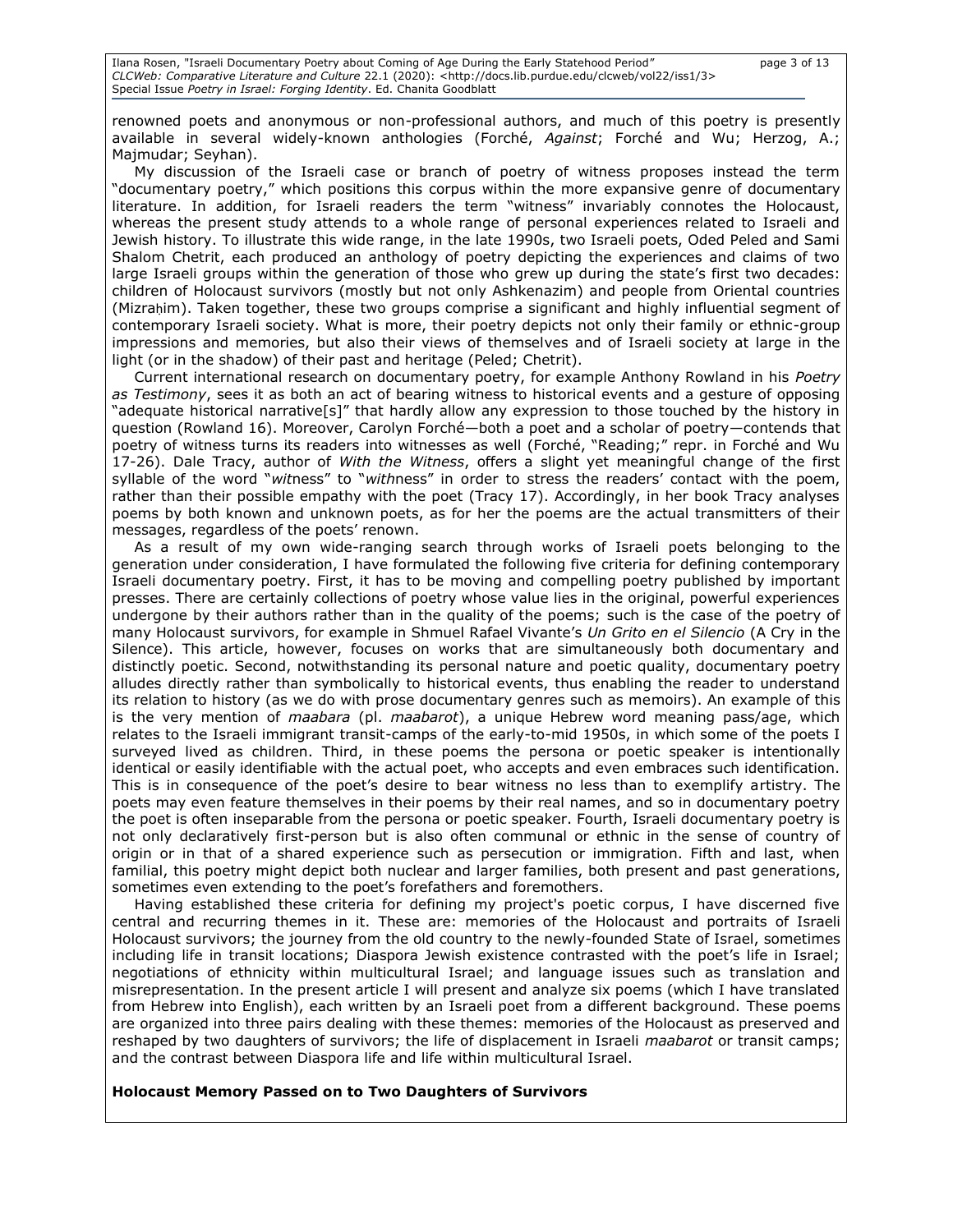Ilana Rosen, "Israeli Documentary Poetry about Coming of Age During the Early Statehood Period" page 4 of 13 *CLCWeb: Comparative Literature and Culture* 22.1 (2020): <http://docs.lib.purdue.edu/clcweb/vol22/iss1/3> Special Issue *Poetry in Israel: Forging Identity*. Ed. Chanita Goodblatt

Malka Natanson was born in Munich in 1946 to Holocaust survivors from Poland on their way to Israel/Palestine (I/P). She died in Israel in 2015 at age sixty nine. During War World II, her parents lost five of their children and barely survived themselves. In Israel Natanson lost her cousin Alex in the Six-Day War (1967) and later, in the War of Attrition (1967-1970), her husband Amnon suffered PTSD. All these events burden Natanson's poetry with the suffering inflicted on both the generation of the Holocaust and that of Israel's early years and crises. Natanson has published several volumes of poetry, one of them in a parallel Yiddish-Hebrew edition, as well as a fictionalized memoir about her husband's chronic condition entitled *Lalev yesh higayon mishelo* (The Mindful Heart). Her poetry has been translated into several languages, as well as become recommended reading for Israeli high school students (Galron Goldschlager; Stavi and Schwartz 641-642).

In many of her poems Natanson addresses the suffering of her parents and the fate of her late siblings who perished in the Holocaust through direct, bare or minimal language, as happens in the following untitled poem:

My feet are sunk in the black mud Like my father's feet in the Ukrainian snow I have Israeli boots and rubber shoes He has the skin of his feet And frostbite.

His dead children Hang on his chest. (Natanson, *Ukhmaniyot* 20)

In this short poem the persona creates a close comparison between her situation—in the sense of actual standing or position/ing on the ground—as a young girl in Israel of the 1950s and that of her father as a victim of genocide in Europe of the 1940s. The feet of both of them are sunk in the wet ground of winter, but whereas the persona is wearing the widely-used rubber boots of her time and place (the Hebrew poem cites the Israeli rubber-factory's name, *Hamegaper*, a manufacturer of industrial products and footwear that no longer exists and which has become an object of nostalgia), her father is situated as standing "in the Ukrainian snow," barefoot and frostbitten.

The two lines of the second stanza portray the perpetual mourning of the persona's father for his murdered family. Not knowing the actual situation to which these lines allude, one might assume that the father could be carrying on him the pictures of his dead children or some other significant object/s symbolizing them. Alternatively, "hang on his chest" could mean that the memory of this father's dead children is figuratively burdening his life. But in the same volume, the next short poem, entitled "Ketonet hadam" (The Shirt of Blood), elucidates the meaning of these two obscure lines as it depicts the father wearing a torn shirt covered with the blood of his murdered children following a shooting raid of which he was the sole survivor.

My father wears the shirt of blood Piece by piece Did my father tear his soul An eternal tearing (Natanson, *Ukhmaniyot* 21)

In this poem the poet relates the image of the torn shirt to the customs of Jewish mourning, in which the mourners tear their clothing as a sign of grief. Only in the poem the tearing is not part of a ritual that lasts seven days, after which the mourner gradually returns to normal life. Instead, in this instance the tearing and the grief over the loss of this father's murdered children last throughout his entire postwar life, and even afterward, in his daughter's poetry.

Under this poem, Natanson recounts, in the form of a personal-documentary entry or note, the horrifying event to which the poem responds:

My father was hiding in a bunker in the ghetto with my brothers, his own brother and their children and wives. But their hiding place was discovered and they were all dragged out and shot. My father, the sole survivor of the shooting, remained lying underneath his dead loved ones. Then, under the cover of darkness, he found shelter in a nearby closet, where he stayed for three days without food or drink. He later escaped to the woods and became a partisan. For many months after the shooting he would not take off the shirt he was wearing then, which was soaked with his children's blood, until finally it crumbled on his body.

Learning that the poet's father actually wore or carried on his body for months after the shooting the blood of his dead children, we realize the real meaning of the otherwise obscure phrase "His dead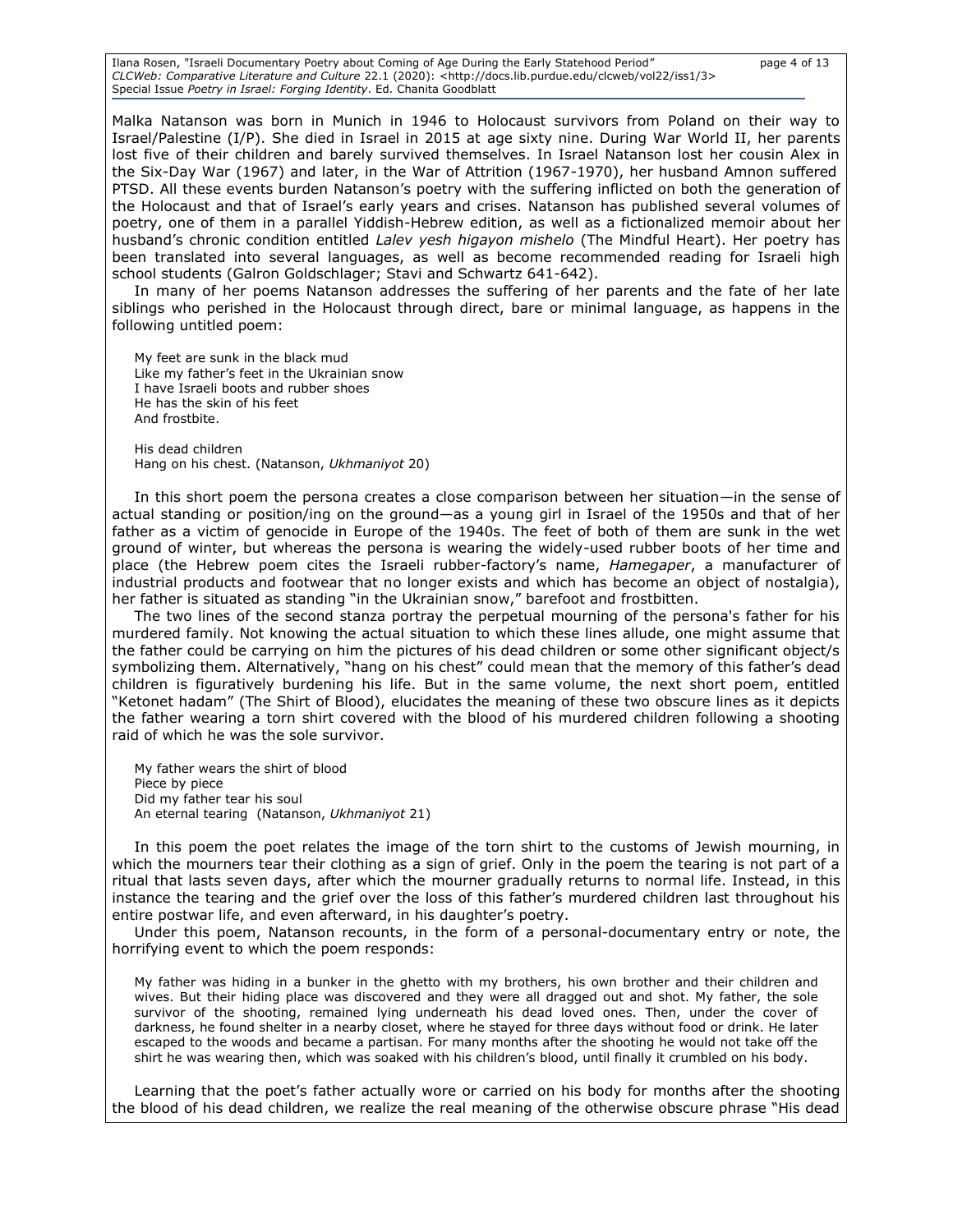Ilana Rosen, "Israeli Documentary Poetry about Coming of Age During the Early Statehood Period" page 5 of 13 *CLCWeb: Comparative Literature and Culture* 22.1 (2020): <http://docs.lib.purdue.edu/clcweb/vol22/iss1/3> Special Issue *Poetry in Israel: Forging Identity*. Ed. Chanita Goodblatt

children / Hang on his chest" in the first, untitled poem. These two lines could also refer to the first minutes or hours after the shooting, during which this father remained lying where they were all shot, shocked, terrified, and covered by the bodies of his dead children. In addition, inevitably, the phrase "shirt of blood" cannot but call to mind the biblical story of Joseph, wherein Joseph's older brothers sold him into slavery and later showed their father Jacob Joseph's blood-stained striped shirt as evidence that their brother had been devoured by a beast (Genesis 37:33). Unlike the biblical Jacob, however, the father in this poem has witnessed the death of his children, and this makes his bloodstained shirt a mute "witness" rather than fake evidence as in Genesis. Because he lived through such horrendous cruelties, this father's mourning lasts not seven days or thirty days or even a year, as is customary, but rather the rest of his life. Moreover, it is not his shirt that he tears as a sign of his grief, and not only because his shirt falls apart of itself; nor is it his body, but his soul, his very being in this world, including the legacy that he passes on to the daughter born to him soon after the Holocaust, the poet writing this poem.

Another instance of a father passing onto his daughter his legacy of horror from the Holocaust is apparent in Lea Aini's poem "Survivor." Aini, a writer of both prose and poetry, was born in 1962 in Tel Aviv to a family in which the father was a Holocaust survivor from Salonika, Greece (Galron Goldschlager; Stavi and Schwartz 61-63). As did Greek Jews in other places, the Jews of Salonika, a prominent community of close to 60,000 people, experienced tremendous suffering in the years of the Nazi (or Italian pro-Nazi) occupation of their country. In the spring of 1943 the majority of the Jews of Salonika were transported to Auschwitz, where most of them perished and only a few survived (Rivlin). Aini dedicates several poems in her first volume of poetry, entitled *Dyoḳan - shirim* (A Portrait - Poems) to her father and other members of his family who survived yet remained forever traumatized and crippled in body and soul.

In the poem at hand, "Nitsol" (Survivor), the persona minutely describes the daily, or rather nightmare-stricken, life of her father as a Holocaust survivor and—at the poem's end—her own lamenting response to her father's past and present suffering. Twenty years after publishing this volume of poetry, in her acclaimed 2009 novel, *Vered halevanon* (Rose of Lebanon), Aini enlarges on her father's recurring litanies about his Auschwitz experiences, as well as on his urging her to note and learn all he has experienced. In her earlier poetic work, however, she chooses a more minimal and obscure form of expression regarding both her father's Holocaust experiences and his wish to pass his memory of these experiences to her.

My father calls the number crucified on his arm And listens-listens as if alert In the left ear he does not listen A reminder of the slap from the hand of an S.S. In this ear he hears Hears as a silent person But the healthy ear he turns into an earpiece For the nightmares that come to him From Dora, from Buna, from Auschwitz In train carriages My father screams once a week as if saying – I am well And then he turns his head on the wet pillow And falls asleep on his right side Giving over his dead ear to my crying My crying that walks on tiptoes. (Aini, *Dyokan* 16)

In this poem the physical deafness of the persona's father is turned into a mental state of perpetual communication with his nightmares. The father is deaf in his left ear, having been beaten by an S.S. man, the blow probably tearing his eardrum. Interestingly, the persona does not say "he cannot hear" or "he does not hear" but rather "he does not listen." Usually, hearing is a non-optional capacity whereas listening is optional, so that loss of the capacity to listen or refusal to use it causes inability to absorb the things heard. But here the persona switches between the meanings of the two abilities to say that even though her father cannot listen to anything in his deaf ear, he still has no choice but to phantom hear with it, over and over again, the sounds of his suffering in the Holocaust.

In addition to his virtual hearing in his deaf left ear, the father is permanently alert or prone, with his healthy right ear "turn[ed] into an earpiece," to the nightmares coming to him in his sleep "from Dora, from Buna, from Auschwitz." It is from within one of these nightmares that he would shout, call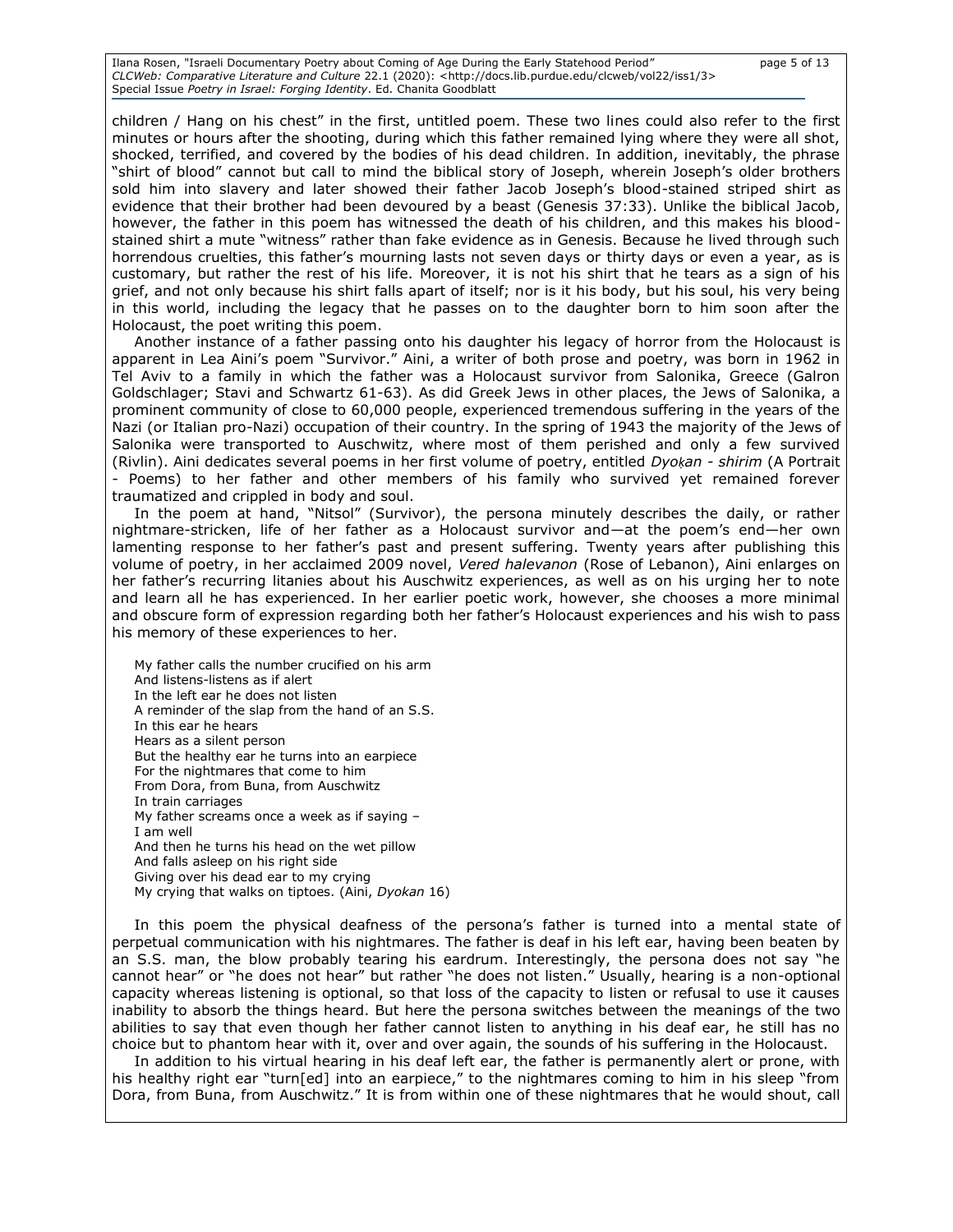Ilana Rosen, "Israeli Documentary Poetry about Coming of Age During the Early Statehood Period" page 6 of 13 *CLCWeb: Comparative Literature and Culture* 22.1 (2020): <http://docs.lib.purdue.edu/clcweb/vol22/iss1/3> Special Issue *Poetry in Israel: Forging Identity*. Ed. Chanita Goodblatt

out as it were, "saying – I am well." His startled cry is the one sign of his agitation (besides his pillow becoming wet with tears and saliva that testify each morning to his nightly battles with his past demons) that his family members can notice in real time through their own senses, as all the rest of his nightmarish experiences remain locked within him, at least until morning. And even then he can probably only hardly share his nightmares with his family because of his limited communication abilities. Or, to judge by the poem's very end, where the father "giv[es] over his dead ear to [the persona's silenced] crying," it may be that this father is both physically and mentally deaf to the crying of his family members about his fate and, possibly, about their lives besides him. Alternatively, he may have seen the crying of his daughter, the persona, and possibly of others in his family so many times that it has made him immune to their sorrow. And if so, then his "giving over" his deaf ear to their crying is an in-between channel of hearing and deafness that he turns on and off according to need to alleviate his own eternal pain.

### **Looking Back on the** *Maabarot* **(Transit Camps) of the Early Statehood Period**

Quite a few of the dozens of documentary poems I gathered deal with transit locations *en route* to Israel or in the early months and years of the state. In its first five years, between1948 and 1953, the country's pre-state population of 600,000 Jewish people absorbed 700,000 newcomers (Bernstein; Hacohen), and in most cases it took the newcomers between months to years until they finally settled in proper conditions. In this section I analyze two poems, written respectively by Amira Hass and Bracha Rosenfeld, about the experiences and childhood memories of living in the Israeli transit camps, or *maabarot*. Poet, artist and actress Amira Hass was born in Baghdad, Iraq in 1943 and came to Israel with her family at the age of eight, in 1951. The family was brought to the Beer Yaacov *maabara* near Ramla, in the center of the country, and then moved to another *maabara* near Yokneam, in the north. Eventually, Hass moved to Jerusalem, where she resides to this day. Although literary critics such as Almog Behar and Kzia Alon have written about Hass's work as speaking in the name of Mizraḥim, Hass herself is reserved about her being viewed as a speaker of any sector or political view, as she states in a 2015 *Haaretz* newspaper interview (Limona; Behar; Alon, *Edut*; Galron Goldschlager; Stavi and Schwartz 360-361).

The memory of life in the *maabara* is prominent in Hass's poetry and recurs throughout her collections. The following poem, entitled "*Narkisim*" (Daffodils), is one powerful instance of Hass's *maabara* poetry.

A.

Memories of the *maabara* that bordered Yokneam There I drowned in true love within every daffodil In the morning I was a soul going out to the fields My father had bought before the State's founding B.

Evening shines within the smell of daffodils Their petals are a white innocence like a crown of beauty Garland after garland the evening descends into my face And from afar the tin shack burns in the darkness From within the sorrowful blackness of daffodils and their whiteness

C.

The oil lamp burned

The beds were prepared

My mother as usual wanders around like a spirit threatening to die

Burns pass through her fire in her soul such an inferno

And once we brought her a Druze from Daliat el-Carmel

He beats her hands her calves feeds her goat milk and royal honey So the evil spirit will leave her. (Hass 18)

Hass's poem describes her family's life in a typical Israeli *maabara* throughout an entire day, from

morning to morning, with its luring landscapes and sorrowful family dramas. Accordingly, the poem is composed of three stanzas depicting, respectively, the times of morning, evening and night in this family's life. Morning and evening seem bearable, and even pleasant, with the persona of a young girl enjoying nature and especially the daffodils growing all around her in the lush northern Israeli coast.

The Daffodil, also called Narcissus, which derives from the Greek Narkissos (*ναρκισσος*), is an exotic opiate spreading an intoxicating odor. This flower is named after Narcissus, the handsome youth from Greek Mythology, who fell in love and could not part with his own beautiful image as reflected to him in the water. Eventually he turned into the pretty, fragrant flower growing near rivers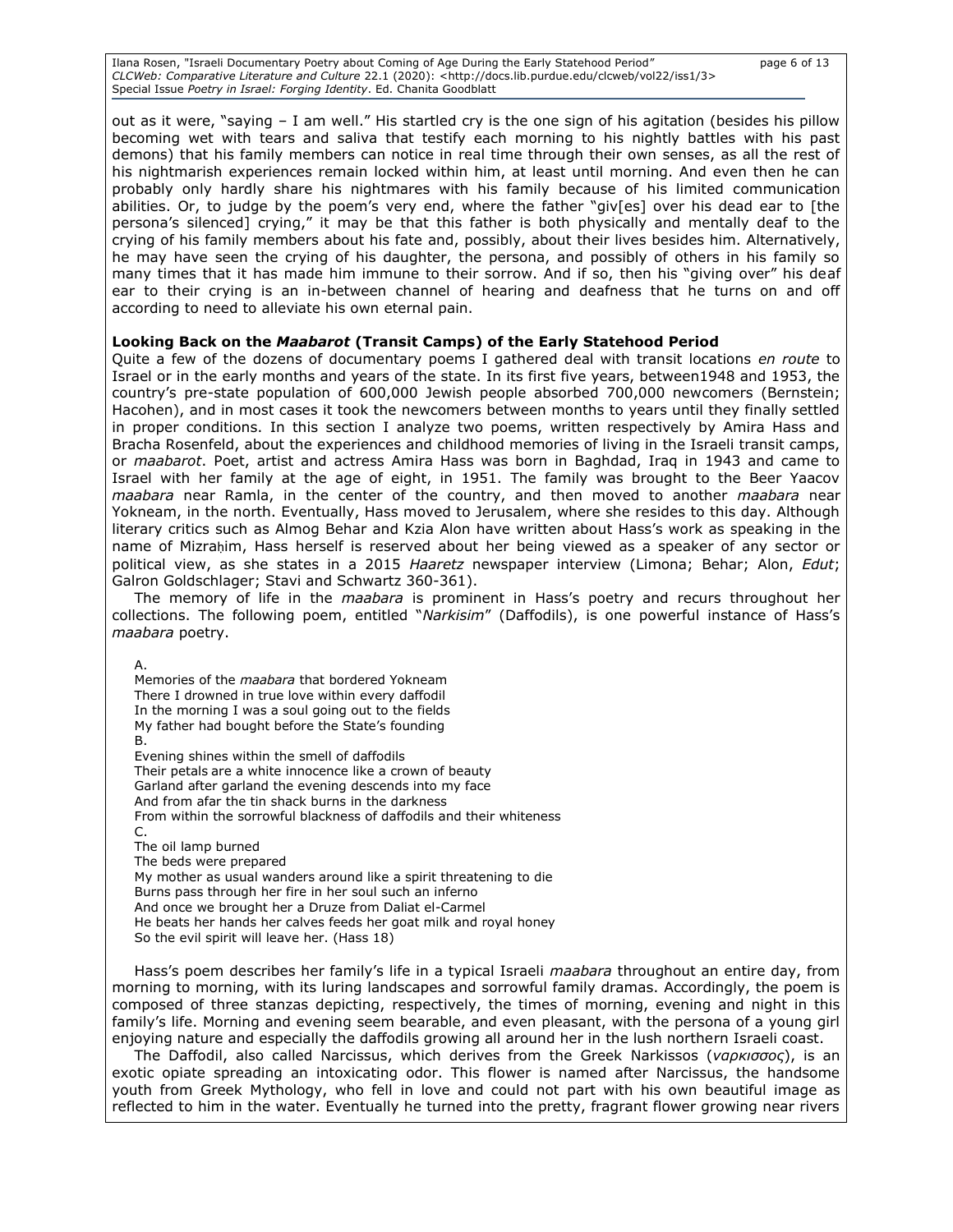Ilana Rosen, "Israeli Documentary Poetry about Coming of Age During the Early Statehood Period" page 7 of 13 *CLCWeb: Comparative Literature and Culture* 22.1 (2020): <http://docs.lib.purdue.edu/clcweb/vol22/iss1/3> Special Issue *Poetry in Israel: Forging Identity*. Ed. Chanita Goodblatt

and ever since then named after him. In Western culture, therefore, the figure of Narcissus stands for self-love and indulgence, as well as for conceit and inability to connect with others (Hamilton 87-88). In Hass's poem the daffodils, with their power to engage several senses at once, are the persona's secret room or alternative world. It is only in the field of daffodils that she can find daily relief from the reality of the hot, humid and hectic immigrant camp, as well as from her own troubled family (on the recurrence and meaning of flowers and vegetation in Hass's poetry see: Alon).

The only time the persona cannot escape into the world of daffodils is at night, a time when her mother suffers from fits of agitation and habitually "wanders around like a spirit threatening to die." At such times the daffodils, with all their suggestive, sensuous and soothing powers, do not have the power to calm this woman's anxiety. In their distress, the family turns to a neighboring Druze folkhealer for help. The healer's methods are much more rigorous and penetrative than the daffodils' beauty and odor: he beats and thus loosens the mother's stiff, contracted limbs. The healer also feeds the mother milk and honey—nature's tranquilizers, the biblical Promised Land's blessings (Exodus 3:8; Numbers 13:26-27; Deuteronomy 11: 9 and others)—which are also simple nomadic foods. Only this combination of restless motion and restfulness, home and homelessness, nativeness and foreignness, night and day, inside and outside, flowers and inferno, the senses of taste and touch, Jewish wisdom and Druze folk-medicine can somehow calm down the stormy body and soul of this helpless immigrant woman, wife, and mother; until, probably, the next seizure.

Bracha Rosenfeld was born in 1946 to Polish-Jewish parents, in a displaced-persons camp near Munich, Germany. Her family later returned to Poland and in 1958 they left Poland (perhaps following the 1957 Gomulka Expulsion of the country's Jews) and came to Israel. They arrived in the town of Bat Yam, south of Tel Aviv, a locale of many newcomers of the 1950s. Rosenfeld started her poetry writing in Polish, later turning to both writing in Hebrew and translating Polish poetry into Hebrew (Galron Goldschlager; Stavi and Schwartz 853). Officially Bat Yam was not a *maabara* when teenager Bracha came to live there. Nevertheless, her experiences and memories of that time and place, in a poorly built, mass-produced apartment house, resemble those of other Israeli authors writing about *maabarot*. Moreover, the very word *maabara* has, with time, become an umbrella term for the poor living conditions of immigrants in the first decades of statehood whether in actual *maabarot* or in poor neighborhoods. Finally, it is important to mention Rosenfeld's infancy in a displaced-persons camp in Germany, of which she may have no first-hand recollections but possibly only second-hand memories that her parents could have later shared with her.

Rosenfeld devotes four successive poems to her *maabara* experiences, of which the following poem, "Bamaabara" (In the *maabara*), is the first:

In the summer The sun beat down upon me, My mother plaited me a black braid And was burned*—*

I was a girl of fire.

In the winter Rain poured down upon me And hail froze the tips Of my fingers

I was a girl of water.

And a wind separates them like a screen.

And I ascended, airy Because I became very light, I grew wings.

And I did not Have a land Not even a grain of dust. (Rosenfeld 8)

In Rosenfeld's poem the period of life in the *maabara* is a full year encompassing summer and winter, as opposed to a full day in Hass's poem. As is evident also in other *maabara* poems within the inclusive corpus of documentary poetry that I have collected, summer is experienced and later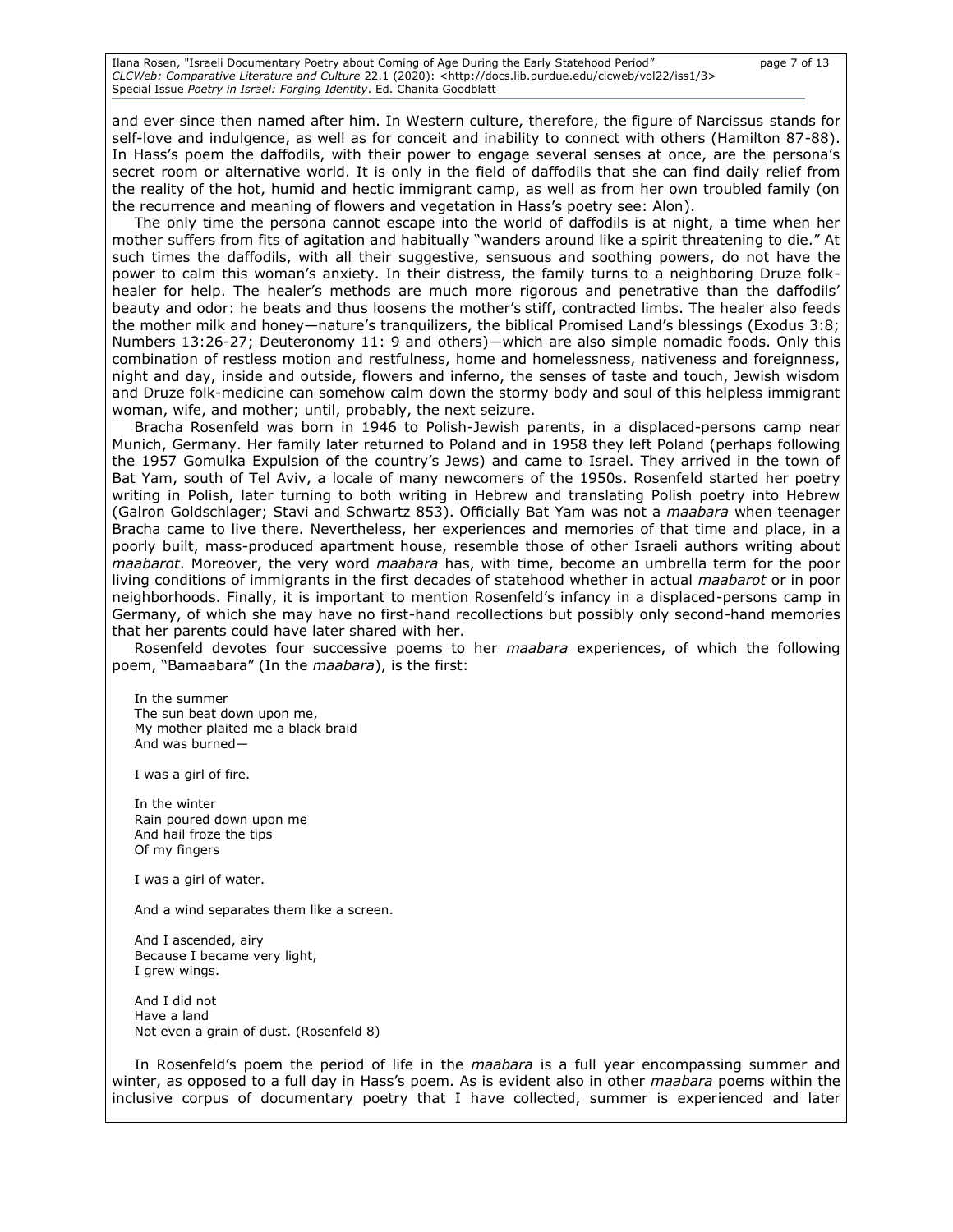Ilana Rosen, "Israeli Documentary Poetry about Coming of Age During the Early Statehood Period" page 8 of 13 *CLCWeb: Comparative Literature and Culture* 22.1 (2020): <http://docs.lib.purdue.edu/clcweb/vol22/iss1/3> Special Issue *Poetry in Israel: Forging Identity*. Ed. Chanita Goodblatt

remembered as one long, infinite and merciless heat spell (*ḥamsin*). During this season of heat, the tenants of the *maabara* could find no shelter, whether inside their hot and humid shacks, or apartment buildings, or outside them. In such heat, even daily acts between mother and daughter become unbearable, flammable, so the mother suffers severe sunburn while tending to her daughter's hair. Yet, the daughter's being a "girl of fire" could mean not only fervor and danger but also vibrancy and energy. The summer is then succeeded by winter, which freezes the daughter's fingers. Winter causes the daughter to become or feel like "a girl of water," meaning soaked and lacking in stamina, yet also flowing and fertile. What the persona lacks, then, is a balance between these two opposing parts, because the wind (*ruaḥ*, ַ וחּר), which in Hebrew also means spirit or ghost, separates them. This phrase—"a wind separates between them like a screen"—evokes the biblical description of "the spirit of God hovering over the surface of the waters" in Genesis 1:2, which connotes chaos and darkness as well as potency for creation. Following all these oscillations and fluctuations between extremes, at the poem's end the persona ascends, rising above her life's hardships and—in the words of the poem—she "grew wings."

As happens throughout Rosenfeld's *maabara* poem, its end is ambiguous about the persona's having no land, which could mean both freedom from earthly existence (especially in a dreary poor immigrant neighborhood), as well as alienation from the Land of Israel with all its ideals and hardships. It is important to note that as of 2002, Rosenfeld is a founder and member of the Poets' Movement to the Right of Israel (*Tnuat Meshorerim Liymin Israel*), whose declared aim is to restore the legitimacy of writing Zionist or patriotic poetry, as opposed to the more widely-known, self-critical contemporary Israeli poetry. We might therefore assume that for Rosenfeld, landlessness means a weakness that should be overcome and remain but a memory, like the poor *maabarot* and neighborhoods of the early statehood period.

### **Diaspora Life Contrasted with Israeli Life and Multiculture**

In this section I will analyze two poems, written respectively by Peretz-Dror Banai and Vicki Shiran, that deal with residues of shame and alienation toward the poets' parents and their legacies from the old country. Banai was born in 1947 in Qamishli in northern Syria, close to the border triangle of Syria, Turkey and Iraq. He was raised in poverty and adversity, which are strongly present in his poetry. In 1962, at the age of fifteen, he immigrated to Israel with his family and settled in the town of Kfar Sava, north of Tel Aviv, where he later worked as librarian. He published several collections of Hebrew poetry, a collection in Arabic under a pen name, and Hebrew translations of Arabic poetry (Galron Goldschlager; Stavi and Schwartz 184-185).

Banai's poem "Viduy" (A Confession) appeared in his book *Yifat velo masheu aḥer* (Splendor and Nothing Else) in the early 1980s:

There is no point in you asking Mother She will certainly deny The journey by foot in the plowing season Accompanied by a lonely and cold star Dusty with dirt with baskets in hand Silently surging to the destination That is shining in autumn orange And let us not ignore young quinces Whose fruit was later concocted into delicacies To quiet the hunger of babes with stolen sweetness And to spend the rest of the night in quiet muffled sobs

Bitter lonely insulted and ashamed She will wait for Father's return from the third shift Drunk from iron echoes and cylinders noise He will neither look nor ask, deadly tired And drugged by the burden disappear into the secrecy of sheets As if lost until the next shift. (Banai 19-21)

Banai's poem depicts the hard, endless work of the persona's parents, and it is accordingly divided into two stanzas marking the distinct occupations and nocturnal workplaces of each of the parents. The mother is probably accompanied by her children, possibly including the persona, a fact hinted at by the usage of the Hebrew plural form of the adjective "dusty" (*meubakim*,  $\exp$ , the adverb "silently" (*shketim*, ישָטּים), and the progressive verb "surging" (*noharim*, נוֹהֲרִים), all three of which grammatically include their respective plural pronouns that are always the same miserable workers.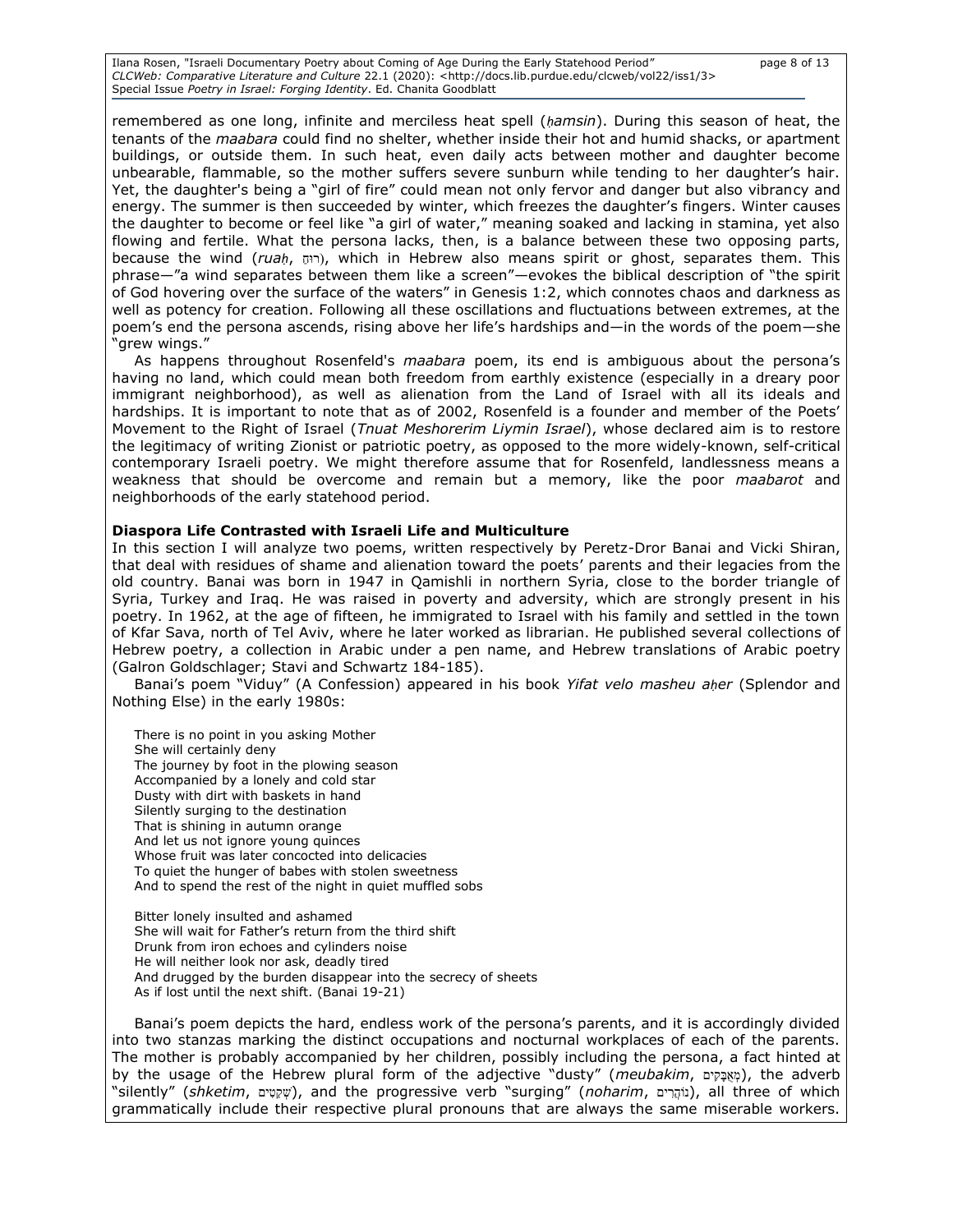The mother and her children (and maybe others as well) work together in the field through the night, and on their way home they somehow obtain (perhaps steal as hinted by the phrase "stolen sweetness") some quinces to ease their hunger.

At the same time, at least according to the sequence of events and situations in the poem, the father of the family works the night shift in a metal factory, whence he returns "drunk" (meaning dizzy), "deadly tired" and "lost," to sleep the entire day until his following night shift. When interviewed by poets Gilad Meiri and Noa Shḳarjy for *Maḳom leshira* (Meiri amd Shakarjy) literary magazine, Banai mentioned his father's work in an Aluminium factory in Israel, probably around the mid-late 1960s. His mother's work in the fields with her children, however, reads more like the family's earlier experience, while they were still living in Syria. The poem may therefore be combining or conflating these discrete episodes of the family's life of strife in both the old country and the new, thus depicting their entire life as an on-going, endless struggle.

In the second and final stanza of Banai's poem, the family's permanent state of backbreaking work, hunger and poverty is rendered from the point of view of the mother, who despite all her efforts is unable to properly feed her family. The mother feels "Bitter lonely insulted and ashamed," all listed without any punctuation marks, thus expressing her gushing, anguished cry. The first of these adjectives clearly alludes to the misery of the biblical Naomi and her daughter-in-law Ruth, from the Book of Ruth. This book opens with the two women returning to Israel widowed and bereft after a lifetime in Moab, east of the Jordan River. Naomi's Israelite (women) acquaintances can hardly recognize her as the noble woman they once knew, probably because her looks have deteriorated. Naomi then tells her past neighbors: "Do not call me *Naomi* (Hebrew: pleasant). Call me *Mara* (Hebrew: bitter) because the Almighty has made my life very bitter" (Ruth 1:20). Three adjectives then follow in Banai's poem—"lonely," "insulted" and "ashamed"—to clearly render how this mother must have felt throughout all those miserable years. This is why, as the persona declared at the poem's outset, the mother would forever "deny," meaning repudiate and abolish the past hard times, turning them into an obscure, repressed memory of her family.

Shame is a prevailing feeling also in Vicki Shiran's poem "Zikaron matshiḳ" (A Funny Memory). In this poem, however, shame is transformed into an embarrassed giggle of a teenager girl, a girl who will later become the poem's grown-up persona who is reminded of her impoverished family of immigrants from Egypt living in Tel Aviv of the 1950s and 1960s. Shiran was born in Alexandria in 1947 and died in Israel in 2004 at age fifty-seven. In 1951 her family of parents and three daughters came to Israel and settled in Hatiķva neighborhood in southern Tel Aviv, which to this day is mostly a poverty-stricken area. In Israel a son, Uzi, was born to them. The family's financial situation in those years went from bad to worse, with the father losing his job and Vicki forced to quit school and find a job to help support her family. Later she completed her high-school studies and went on to study at Tel Aviv University, where she majored in criminology. She subsequently received a Ph.D. from the City University of New York and returned to Israel to teach at Tel Aviv University and Beit Berl College. Shiran was a committed social and political activist for disadvantaged sectors, such as Mizraḥim and women, opposing as well the particular Levantine patriarchal subordination of women (Galron Goldschlager; Stavi and Schwartz 936).

*Shoveret ḳir* (Breaking a Wall) is Shiran's sole book of poetry, published posthumously, in which "Zikaron matsḥiḳ" appears:

This memory is so very funny Simply a joke A small man, bent over, with a tiny transistor And plastic earphones in his ears He was always so funny Because the shopkeeper who sold the transistor Gave him earphones with a short nylon wire That strangled his neck He definitely deserved it Because he wanted to hear songs in Arabic, yuck And news in Arabic, ugh, he so irritated Us, saying that he could read and write Literary Arabic. A funny man, since when do Arabs Have literary except *Ya ḥabibi eei-eei-eei* Half an hour *Ya ḥabibi* in the throat. This memory, in all seriousness, is My father.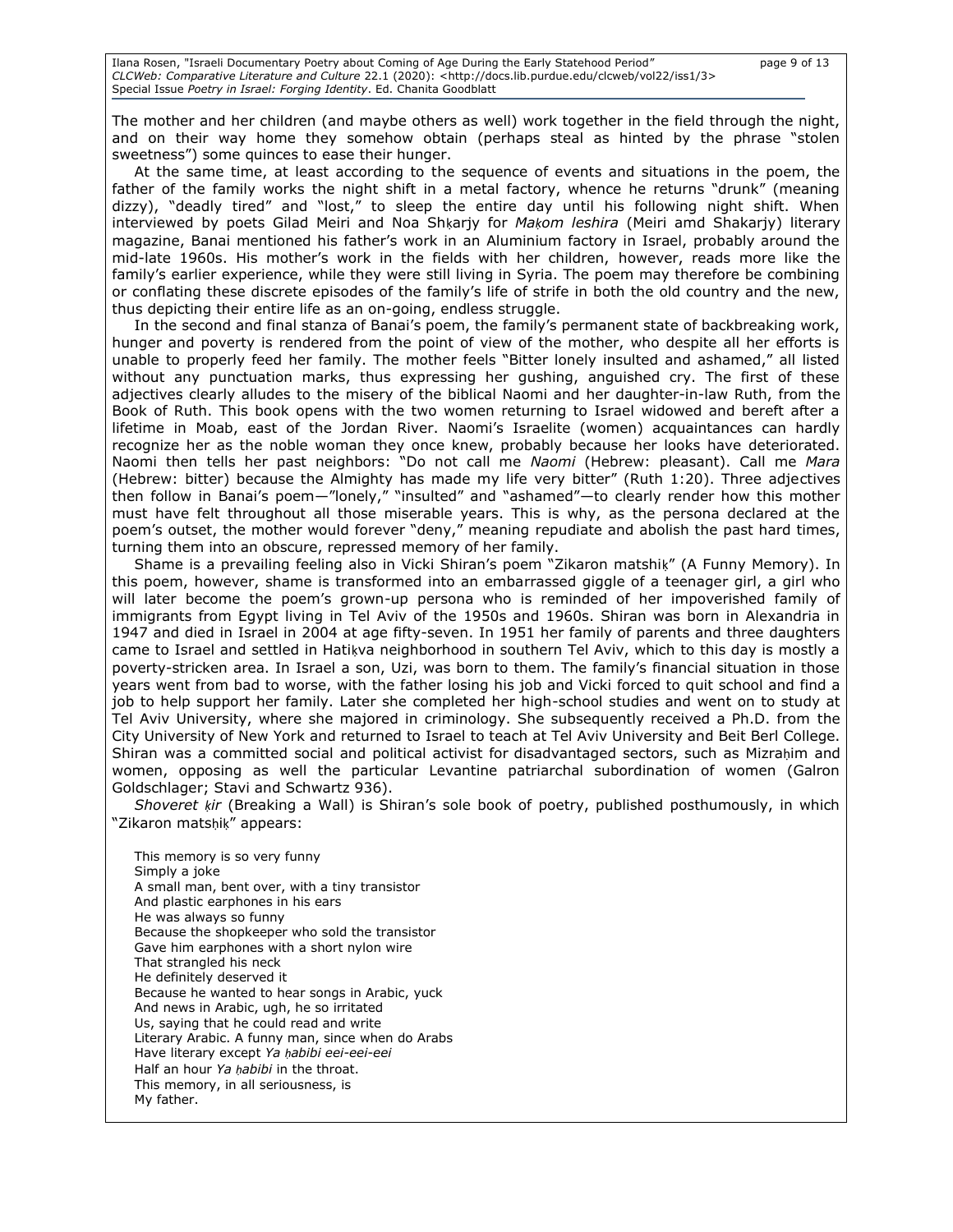Ilana Rosen, "Israeli Documentary Poetry about Coming of Age During the Early Statehood Period" page 10 of 13 *CLCWeb: Comparative Literature and Culture* 22.1 (2020): <http://docs.lib.purdue.edu/clcweb/vol22/iss1/3> Special Issue *Poetry in Israel: Forging Identity*. Ed. Chanita Goodblatt

It is not my fault that I mocked him together with my friends Of the sixth-grade, placing a finger on my temple Rotating it and laughing *tralala*, what a *tralala*. In their homes it was such fun, they drank tea with lots of sugar And not bitter coffee, spoke Yiddish, heard the Voice of Israel in Hebrew Wore short khaki pants with the shirt outside And not long bell-bottom pants and shirt tucked in. I was really part of the family at my friends' and my father did not understand Why I was happy when his hair turned gray and I asked The teacher how long after that did old people die. No one in fact is to blame, neither me, nor them My father should have understood that it is not nice to persist He has daughters as my mother said, they have Friends as my mother said, all that was there is dead She said and he insisted on being *tralala*.

Once when they yelled at each other (I was so ashamed) He told her in the end, quietly quietly, I cannot be An empty person. She yelled at him something in French

(meaning it's your problem) And he fell silent. A veil of sadness covered his eyes. Since then he would sit in the corner of the balcony, a mute point With a short nylon wire strangling his neck Sometimes crying sometimes laughing Not saying which channels he had in his head. This is how I remember him sitting in the corner Cramped by himself, with his problem.

Who would believe, my Mother, that today It would be so much my problem. (Shiran 27-28)

Throughout this poem the persona-daughter (who constantly shifts between the young schoolgirl of the past and the grown-up activist at the time of the poem's writing) criticizes her father's Arabic culture. The persona remembers the sight of her father bent over in a corner and listening to Arablanguage programs on a transistor radio as "funny," meaning laughable, pathetic. Moreover, this sight of her father infuriates her, not because of the content of the Arabic programs (as she cannot hear or understand them), but because of how he appears to her: with the earphones wire seemingly strangling him and with him looking dwarfishly short, weakened and unmanly. The earphones wire might remind us of an oxygen tube attached to the nose of sick person—an association that suits the death wish that the persona begins to entertain in connection with her father once she notices that his hair has turned gray. She wants him to disappear from her life because his very presence bothers and bars her from wholeheartedly belonging to what she perceives as the country's dominant society.

This young girl, the persona, yearns to belong to the Israeli—as opposed to Diasporic and Jewish society of the 1950s and 1960s, as perhaps also to what she sees as a monolithic Ashkenazi culture. Ironically, however, in her description of the homes and families of her Ashkenazi schoolmates she fails to distinguish between two very different kinds of ethos: the Diasporic ethos, which clings to Yiddish language and culture and is degraded by dominant Hebrew culture (Chaver), just like her Arabic-speaking father; and the prestigious Eretz-Israeli *ḥalutz* or pioneer ethos, symbolized by khaki uniform-like clothes. In this poem, the mother, somewhat like her daughter, criticizes the father's Arabic culture, but she does so because she prefers belonging to the French culture that was widespread among higher middle-class Egyptian Jews of the early to mid-twentieth-century (Laskier 2; Beinin 123). These language and culture hierarchies among Alexandrian Jews, and by-and-large the majority of Egyptian Jews, are lively illustrated in the work of Alexandria-born Israeli writer Itzhak Gormezano Goren, e.g., in his *Ḳayits aleksandroni* (Alexandrian Summer) that was recently translated to English.

As previously explained, the persona tends to identify Israeli hegemonic society with an Ashkenazi identity and vice versa. Yet in truth, various Ashkenazi poets of the same generation have also written poems expressing a similar desire to belong to the hegemonic society. Two poems, written respectively by Itamar Yaoz-Kest and Agi Mishol, incidentally both of Hungarian origin, particularly exemplify this desire. In both texts, the persona is torn between his or her identity as an immigrant with a distinctly foreign-sounding name and their new Hebrew name (see my discussion of Yaoz-Kest's "Hashem Hayashan" (The Old Name) and Mishol's "Bikur Bayit" (Home Call): Rosen, "The Poetry" 53-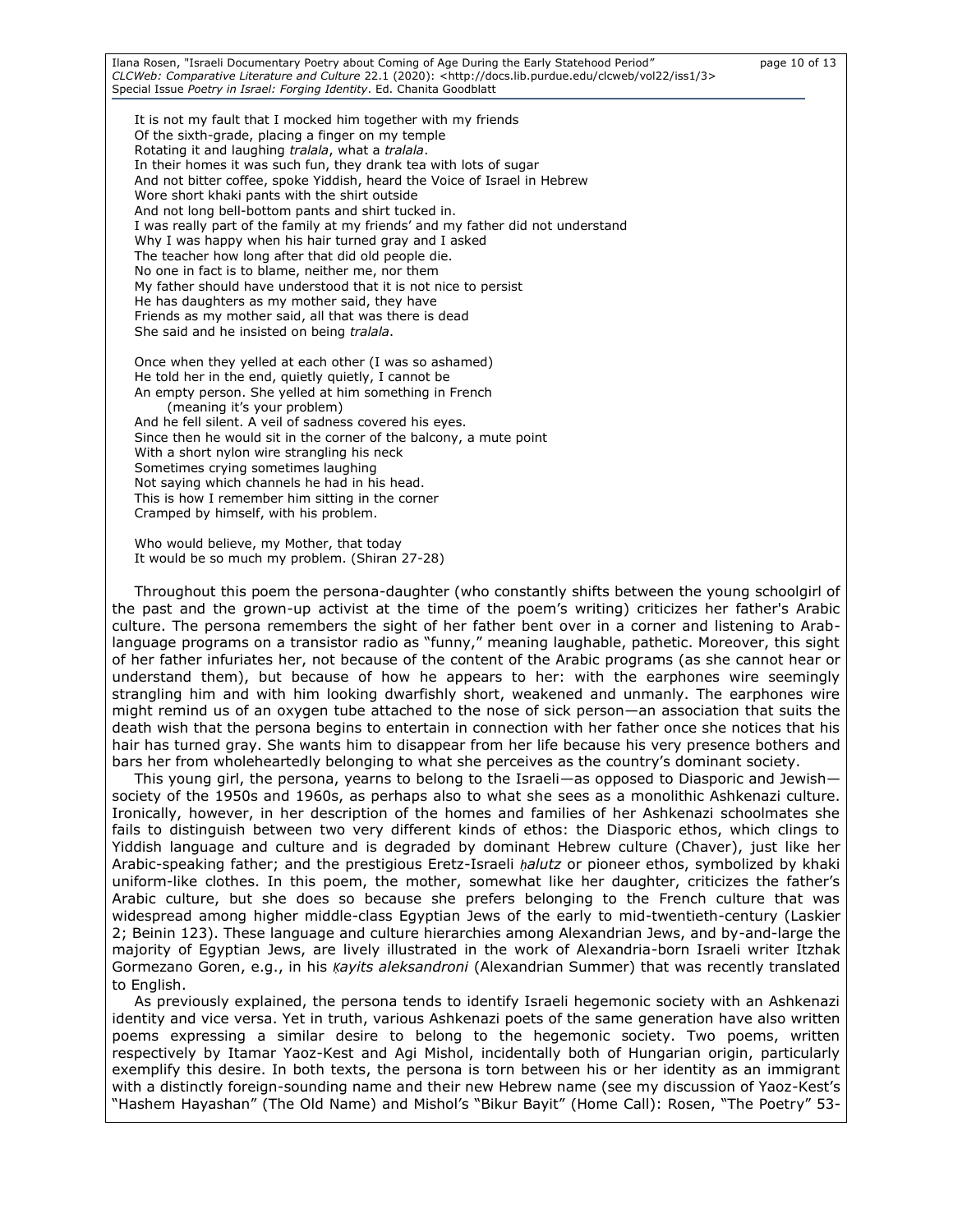Ilana Rosen, "Israeli Documentary Poetry about Coming of Age During the Early Statehood Period" page 11 of 13 *CLCWeb: Comparative Literature and Culture* 22.1 (2020): <http://docs.lib.purdue.edu/clcweb/vol22/iss1/3> Special Issue *Poetry in Israel: Forging Identity*. Ed. Chanita Goodblatt

56; see also Naor's article on the imposition, in the early statehood period, to change one's last name for those serving in security forces or holding governmental positions or representing the country abroad).

In Shiran's poem the persona's embarrassment and disdain regarding her father's foreign identity is expressed through the use of the language of young girls. The Hebrew words *ikhsa* (yuck, אִיכָּה and *fikhsa* (ugh, ה ָּס ְיכ ִפ (are clearly onomatopoeic and probably meant to describe feelings of physical disgust. The same is true of the word *tralala*, which can mean either non-verbal singing or humming or a derogatory word referring to stupid or insane people, sometimes accompanied by a gesture of rotating one's finger on one's temple. Similarly, the phrase "Half an hour *ya ḥabibi* in the throat" (*Ḥatsi*  derisive and misunderstanding s'persona the discloses) חֲצִ י שָּ עָּה יָּא ַח בִ יבִ י ַב גָּרֹון ,*bagaron ḥabibi ya shaa* dismissal of Oriental musical traditions that are comprised of lengthy, repetitive songs. To unfamiliar ears, such songs could sound monotonous and boring, while their recurring guttural sounds might sound unpleasant or even repulsive.

Despite all the critical references to hegemonic Ashkenazi culture, this is not the first and foremost object of the persona's anger in Shiran's "Funny Memory" poem, but rather her Francophone mother. The disagreement between mother and daughter is revealed, however, only at the poem's final two lines, where the daughter states that what her mother saw as the father's "problem" has ultimately become their daughter's life mission rather than a cause for shame. Yet as an immigrant teenager growing up with these two very different parents, she cannot but constantly be aware of the tension between them and, so it seems, in real time she tended to side with her mother. Somewhat less explicitly, the persona also expresses anger toward her father's passivity, exemplified by her presentation of his talk, posture and entire portrayal in this poem (for an analysis of another poem by Shiran about her past conflictive relations with her father, see: Sorek).

To conclude, this article has served two purposes. The first was to illuminate the newly-defined genre of documentary poetry (or poetry of witness) by introducing a case study of Israeli poetry. The second purpose was to illuminate contemporary Israeli poetry by focusing on the poetic corpus depicting the early statehood period. I have proposed that we usually do not conceive of poetry as historical and collective, but rather as lyrical and personal. Yet, as demonstrated throughout this article, poetic texts can be analyzed within relevant comparative frames and socio-historical contexts like those of persecution, mass immigration and multiculturalism. Such an analysis enables the individual claim or cry to be amplified, thereby acquiring additional meanings, shades, and echoes that simultaneously enrich each voice (even if some of these voices sometimes clash with one another) and the inclusive generation to which they all belong.

#### **Works Cited**

Aini, Lea. *Dyoḳan – shirim* (A Portrait – Poems). Hakibutz Hameuchad, 1988.

---. *Vered halevanon* (Rose of Lebanon). Kinneret, Zmora-Bitan, 2009.

Alon, Kzia. "Rak shibolet beein sadde - al praḥim veshibolim beshirat Amira Hass" (Only a Head of Grain without a Field – on Flowers and Grain in the Poetry of Amira Hass). *Edut hayofi veḥuḳat hazman – al shirata shel Amira Hass, maamarim vesiḥot* (Testament of Beauty and Laws of Time – Discussing the Poetry of Amira Hass, Essays and Talks), edited by Kzia Alon, Gama, 2016, pp. 48-82.

Banai, Peretz-Dror. *Yifat velo masheu aḥer* (Splendor and Nothing Else). Sifriat Poalim, 1982.

- Behar, Almog. "Zehut umigdar beshirata shel Amira Hass" (Identity and Gender in The Poetry of Amira Hass). *Peamim – rivon leḥeḳer ḳehilot yisrael bamizraḥ*, nos. 125-127, 2011, pp. 317-376.
- Beinin, Joel. *The Dispersion of Egyptian Jewry – Culture, Politics, and the Formation of Modern Diaspora*. U of California P, 1998.
- Bernstein, Deborah. "Immigrant Transit Camps ‐ the Formation of Dependent Relations in Israeli Society." *Ethnic and Racial Studies*, vol. 4, no. 1, 1981, pp. 26-43.

Chaver, Yael. *What Must Be Forgotten – The Survival of Yiddish in Zionist Palestine (Judaic Traditions in Literature, Music, and Art)*. Syracuse UP, 2004.

- Chetrit, Sami Shalom, editor. *Mea shanim mea yotsrim – asufat yetsirot ivriyot bamizraḥ bamea haesrim: kerekh shira* (One hundred Years One Hundred Writers – an Anthology of Twentieth-Century Oriental Hebrew Works: Poetry Volume). Bimat Kedem Lesifrut, 1999.
- Des Pres, Terrence. *Praises and Dispraises: Poetry and Politics, the 20th Century*. Viking, 1988.

Forché, Carolyn, editor. *Against Forgetting – Twentieth-Century Poetry of Witness*. Norton, 1993.

---. "Reading the Living Archives: the Witness of Literary Art." *Poetry*, vol. 198, no. 2, 2011, pp. 159-168 (repr. in: Forché and Wu, edsitors. *Poetry of Witness: the Tradition in English, 1501-2001*, pp. 17-26).

---. and Duncan Wu, eds. *Poetry of Witness - the Tradition in English, 1500-2001*. Norton, 2014.

Galron Goldschlager Joseph, editor. "Lexikon hasifrut ha'ivrit hachadasha" (Lexicon of Modern Hebrew Literature). *The Ohio State University*, [library.osu.edu/projects/hebrew-lexicon/01343.php](https://library.osu.edu/projects/hebrew-lexicon/01343.php)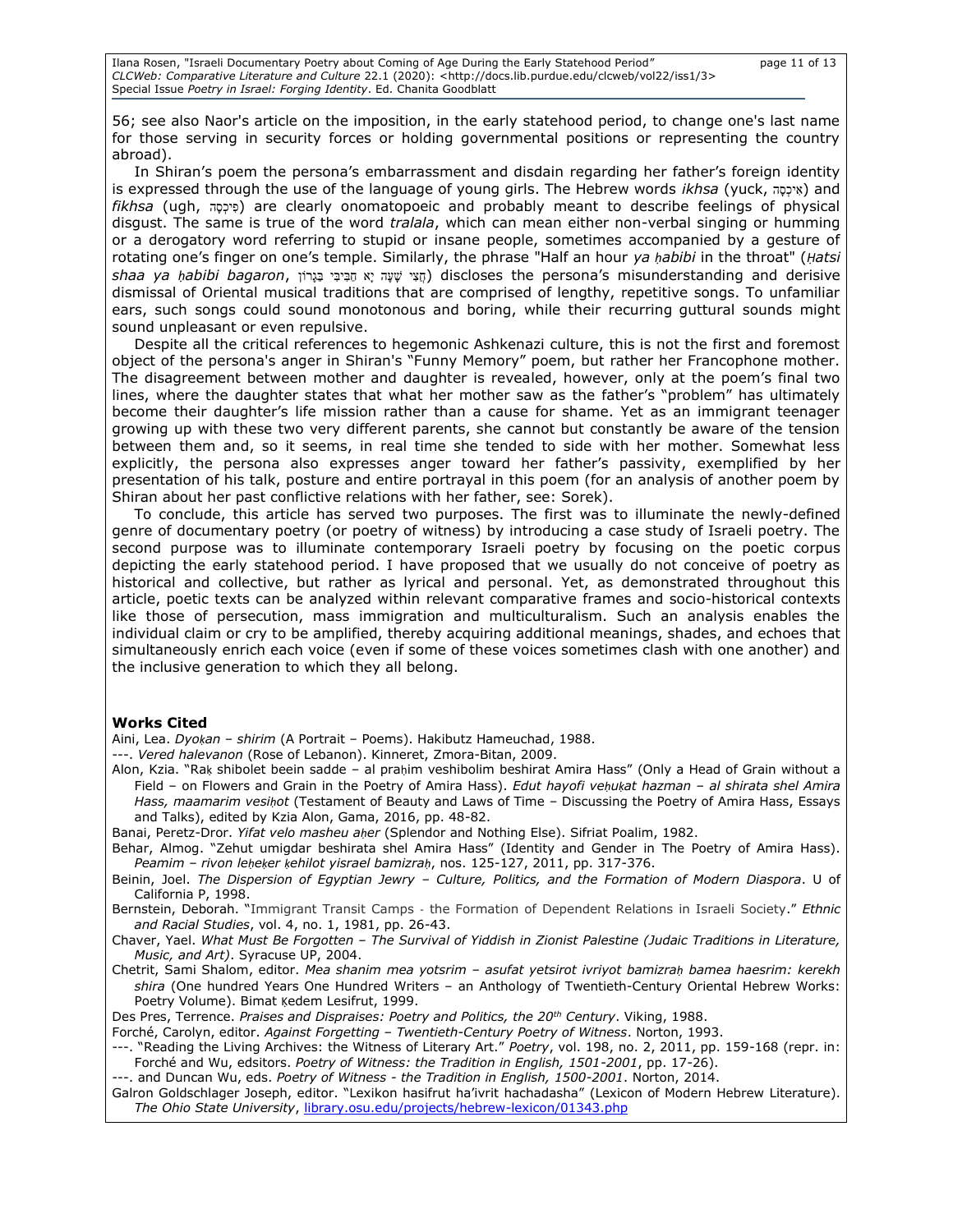Ilana Rosen, "Israeli Documentary Poetry about Coming of Age During the Early Statehood Period" page 12 of 13 *CLCWeb: Comparative Literature and Culture* 22.1 (2020): <http://docs.lib.purdue.edu/clcweb/vol22/iss1/3> Special Issue *Poetry in Israel: Forging Identity*. Ed. Chanita Goodblatt

Glaser, Brian Brodhead. "Fatherhood in Confessional Poetry: One Facet of Men's Autobiographical Writing." *College Literature*, vol. 36, no. 4, fall 2009, pp. 25-45. Gormezano Goren, Itzhak. *Kayits aleksandroni* (Alexandrian Summer). Sifriat Poalim, 1978 ---. and André Acimen,. *Alexandrian Summer*. Translated by Yardenne Greenspan, New Vessel Press, 2015. Hacohen, Dvora. *Immigrants in Turmoil: Mass Immigration to Israel and Its Repercussions in the 1950s and After*. Syracuse UP, 2003. Hamilton, Edith. *Mythology*. New American Library, 1969. Hass, Amira. *Ein isha mamash beyisrael – shirim* (There is Not Really a Woman in Israel – Poems). Keter, 2003. Herzog, Anne. "Muriel Rukeyster's Witness Poetry." *Bridges*, vol. 9, no. 2, 2002, pp. 26-31. Herzog, Hanna. "Dorot mize unimze: hatzaa lemabat dori al hasiah hayisreeli" (Generations Apart: A Generational Perspective on Israeli Discourse). *Socilologia yisreelit*, vol. 10, no. 2, 2009, pp. 259-285. Kimmerling, Baruch. *The Invention and Decline of Israeliness: State, Culture and Military in Israel*. [U of California](https://en.wikipedia.org/wiki/University_of_California_Press)   $P, 2001.$  $P, 2001.$ Laskier, Michael M. *The Jews of Egypt, 1920-1970, In the Middle of Zionism, Anti-Semitism, and the Middle-East Conflict*. New York UP, 1992. Limona, Noa. "Hameshoreret Amira Hass" (The Poet Amira Hass). *Haaretz.co.il*, 5 Nov. 2015, [www.haaretz.co.il/magazine/.premium-1.2769334](http://www.haaretz.co.il/magazine/.premium-1.2769334) Majmudar, Amit, editor. *Resistance, Rebellion, Life – 50 Poems Now*. Alfred A. Knopf, 2017. Meiri, Gil'ad and Noa Shakarji. "Re'ayon im peretz dror banai" (interview with Peretz-Dror Banai). *Poetryplace.org,* [https://www.poetryplace.org/article/%d7%a8%d7%90%d7%99%d7%95%d7%9f-%d7%a2%d7%9d-](https://www.poetryplace.org/article/%d7%a8%d7%90%d7%99%d7%95%d7%9f-%d7%a2%d7%9d-%d7%a4%d7%a8%d7%a5-%d7%93%d7%a8%d7%95%d7%a8-%d7%91%d7%a0%d7%90%d7%99/) [%d7%a4%d7%a8%d7%a5-%d7%93%d7%a8%d7%95%d7%a8-%d7%91%d7%a0%d7%90%d7%99/](https://www.poetryplace.org/article/%d7%a8%d7%90%d7%99%d7%95%d7%9f-%d7%a2%d7%9d-%d7%a4%d7%a8%d7%a5-%d7%93%d7%a8%d7%95%d7%a8-%d7%91%d7%a0%d7%90%d7%99/) Manneheim, Karl. "The Problem of Generations." *Essays on the Sociology of Knowledge*, no. 5, 1952, pp. 276-322. Mishol, Agi. *Biḳur bayit* (Home Call). Hakibutz Hameuchad, 2009. Natanson, Malka. *Ukhmaniyot bageshem* (Blueberries in the Rain). Sifrey Iton 77, 1995. Naor, Moshe. "The Israeli Names Law: National Integration and Military Rule." *Israel Studies*, vol. 21, no. 2, summer 2016, pp. 133-154. Natonzon, Malka. *Lalev yesh higayon mishelo* (The Mindful Heart). Eked, 2013. Oppenheimer, Yochai. *Hazkhut hagdola lomar lo: shira politit beyisrael* (Political Poetry in Israel). Magnes, 2014. Orr, David. "The Politics of Poetry." *Poetry*, vol. 192, no. 4, Jul.-Aug. 2008, pp. 409-418. Peled, Oded, editor. *Kutonti hatsehuba – hashoa beshirat hador hasheni, antologia* (My Yellow Shirt – the Holocaust in the Poetry of the Second Generation, an Anthology). Agudat hasofrim haivriyim beyisrael, 1997. Pilcher, Jane. "Manneheim's Sociology of Generations: an Undervalued Legacy." *British Journal of Sociology*, vol. 45, no. 3, Sept. 1994, pp. 481-494. Rafael Vivante, Shmuel. *Un Grito en el Silencio – La Poesia sobre el Holocausto en Lengu Sefardí; Estudio y antologia* (A Cry in the Silence – Poetry about the Holocaust in the Sephardic Language; Study and Anthology). Firocinio, 2008. Rivlin, Bracha, editor. *Pinḳas heḳehillot – yavan* (Encyclopedia of Jewish Communities – Greece). Yad Vashem, 1998. Rosen, Ilana. "The Poetry of 1.5 and Second-Generation Israelis of Hungarian Origin." *Hungarian Cultural Studies e-Journal of the American Hungarian Educators Association*, no. 8, 2015, pp. 46-64. ---. *Ḥalutsim befoal – ḳriot besifrut teudit shel vatiḳey yishuvey Hadarom beyisrael* (Pioneers in Practice – an Analysis of Documentary Literature by Veteran Residents of the Israeli South). Ben Gurion Institute for the Study of Israel and Zionism, 2016. Rosenfeld, Bracha. *Hayiti naara shel esh hayiti naara shel mayim* (I Was a girl of Fire I Was a Girl of Water). Sifriyat Poalim, 2000. Rowland, Anthony. *Poetry as Testimony – Witnessing and Memory in Twentieth-Century Poems*. Routledge, 2014. Seyhan, Azade. "Enduring Grief: Autobiography as 'Poetry of Witness' in the Work of Assia Djebar and Nazim Hikmet." *Comparative Literature Studies*, vol. 40, no. 2, 2003, pp. 159-172. Shiran, Vicki. *Shoveret ḳir* (Breaking a Wall). Am Oved, 2005. Soreḳ, Adi. "Beemet hatorah mavki – al siḥa bein bat leav beshir meet Vicki Shiran" (In Torah's Truth, It Makes Me Cry – on a Conversation between a Daughter and Father in a Poem by Vicki Shiran). *Lishkon betokh mila – hirhurim al zehut mizraḥit* (To Dwell in a Word – Thinking about Mizraḥi Identity), Edited by Kzia Alon, Gama, 2015, pp. 105-118. Springfield, Consuelo López. "'I am the Life, the Strength, the Woman': Feminism in Julia de Burgos's Autobiographical Poetry." *Callaloo*, vol. 17, no. 3, *Puerto Rican Women Writers*, summer 1994, pp. 701-714. Stavi, Zissi and Yigal Schwartz, editors. *Lexicon Heḳsherim lesofrim yisreelim* (Heḳsherim Lexicon of Israeli Authors). Kinneret, Zmora-Bitan, Dvir and Heksherim Institute, Ben Gurion U of the Negev, 2014. Tracy, Dale. *With the Witness: Poetry, Compassion and Claimed Experience*. McGill-Queen's UP, 2017. Warr, Michael, editor. *Of Poetry and Protest – from Emmett Till to Trayvon Martin*. Norton, 2017 Yablonka, Hanna. *Yeladim beseder gamur - biografia dorit shel yelidei haarets 1948-1955* (Children by the Book – Biography of a Generation: the First Native Israelis Born 1948-1955). Yedioth Ahronoth and Chemed Books, 2018. Yaoz-Kest, Itamar. *Du-shoresh – shirim veshirin beproza* (Double/Dual Root – Poems and Prose-Poems). Eked, 1976. Yu, Shiao-ling. "Voices of Protest: Political Poetry in the Post-Mao Era." *The China Quarterly*, vol. 96, Dec. 1983, pp. 703-719.